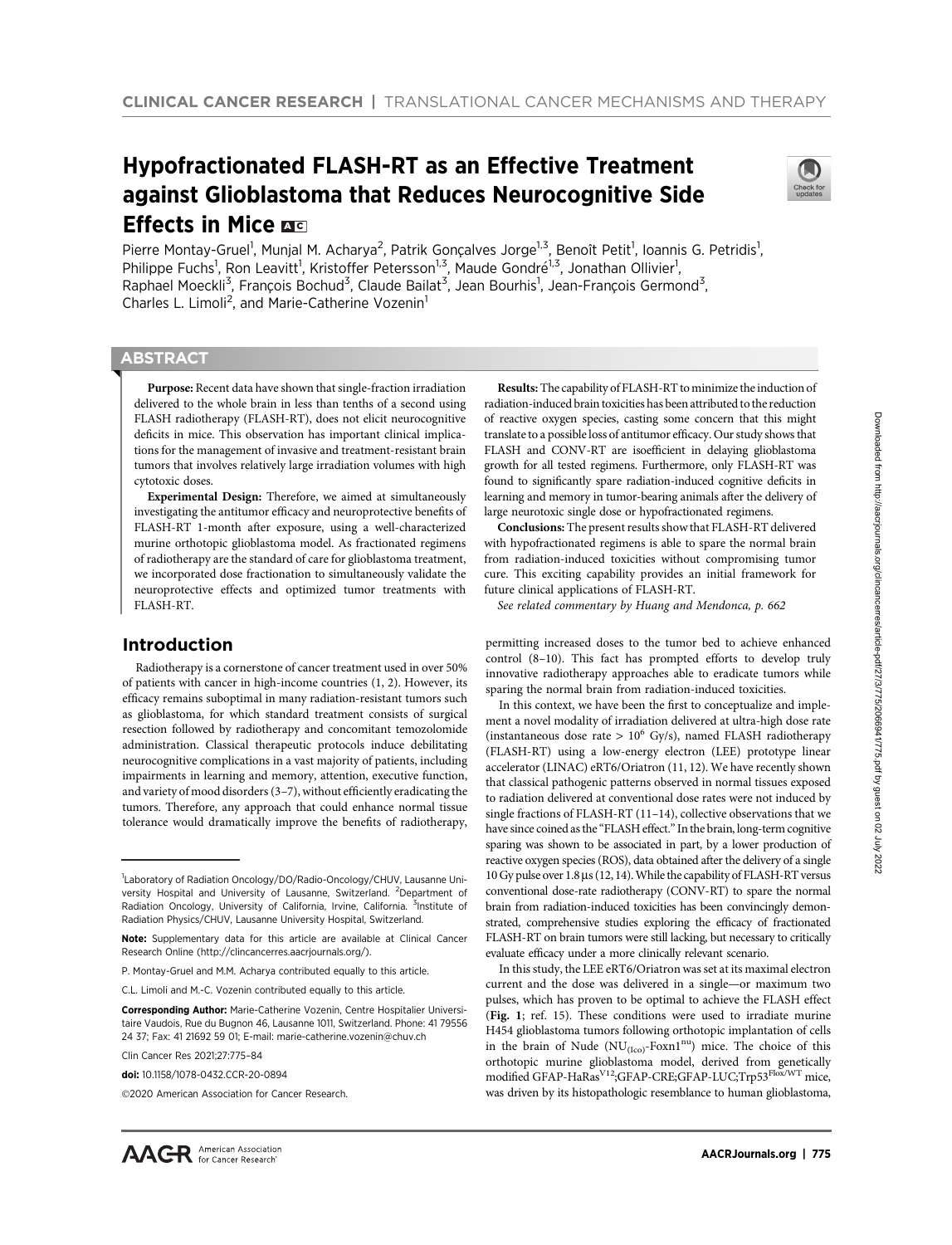## Translational Relevance

With the capability to significantly preserve the normal brain from radiation-induced toxicities without compromising the efficacy of tumor treatments, irradiation at ultra-high dose rate referred as FLASH radiotherapy (FLASH-RT) provides a genuine therapeutic gain. Here we focus on the current shift toward hypofractionation in clinical practice and demonstrate that such an approach significantly maximizes the benefits of FLASH-RT in an orthotopic mouse model of glioblastoma. While the clinical implementation of FLASH-RT will require modifications to standard practice such as development of FLASH-capable accelerators as well as the adaptation of treatment regimens, there are many potential benefits including: (i) an improved management of radiation-resistant tumors for which dose escalation is necessary; (ii) an enhanced quality of life of cancer survivors by preventing debilitating side effects; (iii) minimized complications associated with organ motion, and (iv) an alleviated workload and reduced cost of cancer treatments.

including a highly infiltrative phenotype, anaplasia, and polymorphism (16). Furthermore, hypofractionated treatments were designed for tolerance based on projected tumor growth and animals' response to anesthesia, such that reliable clinical outcomes could be reproducibly evaluated. In every circumstance (single dose or fractionated; whole brain or hemibrain), we found that FLASH-RT was equally efficient as CONV-RT in delaying tumor growth. Significantly, only animals that received FLASH-RT, either as 10 Gy single dose or hypofractionated regimens ( $2 \times 7$  Gy and  $3 \times 10$  Gy), did not exhibit neurocognitive decline. These results show that neurocognitive sparing can be achieved with FLASH-fractionated regimens designed to approximate clinical treatment scenarios, without compromising tumor response. Moreover, these data again highlight a fundamental difference between the normal tissue and tumor response to FLASH-RT. While the "FLASH effect" remains to be elucidated at the mechanistic level, present data point to a unique opportunity to improve the radiotherapeutic management of brain cancer.

# Materials and Methods

## Animal experiments

Animal experiments were approved by Swiss (VD2920 and 3241) Ethics Committee for Animal Experimentation and performed within institutional guidelines. Female Nude (NU<sub>(Ico)</sub>-Foxn1<sup>nu</sup>) mice ( $n = 8-$ 14 per group) were purchased from Charles River Laboratories at the age of 8 weeks.

## Irradiation devices

Irradiation was performed using a prototype 6 MeV electron beam LINAC of type Oriatron 6e (eRT6; PMB Alcen), available at Lausanne University Hospital (Lausanne, Switzerland) and described previously (17). The eRT6/Oriatron beam is horizontal and not equipped with three-dimensional imaging capabilities, but with portal films for positioning, checking, and dosimetry. Physical dosimetry has been extensively described and published to ensure reproducible and reliable biological studies (12, 17–20). This LINAC is able to produce a pulsed electron beam at a mean dose rate ranging from 0.1 Gy/s (i.e., comparable with conventional dose rates used in radiotherapy) up to  $7.8 \times 10^6$  Gy/s (at standard distance), corresponding to a dose, in each electron pulse, ranging from 0.01 up to 14 Gy. All FLASH irradiations were performed at an instantaneous dose rate above  $1.8 \times 10^6$  Gy/s (i.e., the intrapulse dose rate). The beam parameters used throughout



#### Figure 1.

Summary of the temporal dosimetry characteristics of the published experimental data describing the FLASH effect in vivo (11-14, 24, 27, 28, 34-37) or in vitro (38-42) (colored dots), those that have not been able to observe the FLASH effect (43, 44) (black, gray crosses) and the dose rate deescalation studies showing the range in which the FLASH effect is lost (colored crosses). The horizontal axis denotes the dose rate per pulse for electrons (e) and protons (p) or in a single stripe (as described in ref. 27) for synchrotron radiation (Rx). The vertical axis corresponds to the total irradiation time needed for delivering 10 Gy at the average dose rate quoted by the authors of the publications. Parameters for other dose values have been changed accordingly. Adapted from Bourhis and colleagues, 2019 (15).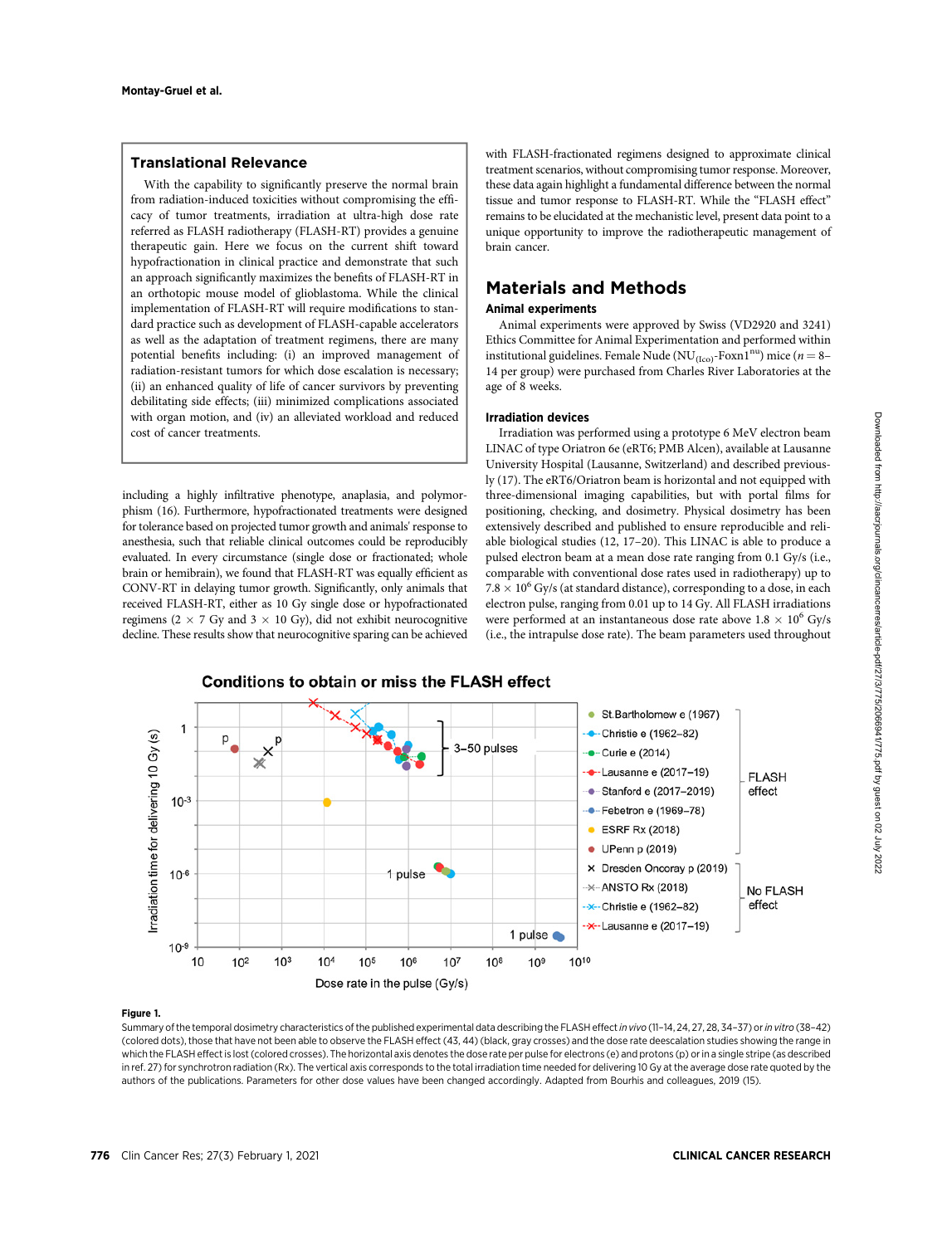|               |                                                                                                                                                                                                                                                                                          |                           |                                  |                                                                                                                                                         |                                    |                                    | Beam parameters            |                |                       |                          |                                   |
|---------------|------------------------------------------------------------------------------------------------------------------------------------------------------------------------------------------------------------------------------------------------------------------------------------------|---------------------------|----------------------------------|---------------------------------------------------------------------------------------------------------------------------------------------------------|------------------------------------|------------------------------------|----------------------------|----------------|-----------------------|--------------------------|-----------------------------------|
| elivery<br>ge | <b>Prescribed</b>                                                                                                                                                                                                                                                                        | ូ<br>ក្នុង គឺ<br>ក្នុង គឺ | BED<br>Tumor<br>«/β = 10<br>(Gy) | <b>Graphite applicator</b><br>type and size (mm)                                                                                                        | Source-to-surface<br>distance (mm) | Pulse repetition<br>frequency (Hz) | width (us) pulses<br>Pulse | Number of      | Treatment<br>time (s) | Mean dose<br>rate (Gy/s) | dose rate (Gy/s)<br>Instantaneous |
| <b>VNOC</b>   |                                                                                                                                                                                                                                                                                          |                           |                                  |                                                                                                                                                         | 800                                |                                    |                            | $170 - 1,180$  | 116.9-117.9           |                          | $8.5 \times 10^{3}$               |
|               |                                                                                                                                                                                                                                                                                          |                           |                                  |                                                                                                                                                         |                                    |                                    |                            | 1,467          | 146.6                 |                          | ρ<br>$9.5 \times$                 |
|               | $\begin{array}{ll} 2\, \, 4\, \, 4\, \, \nu\, \, \nu\, \, 5\, \\ 5\, \, 2\, \, 4\, \, 4\, \, \nu\, \, 2\, \, 5\, \\ 6\, \, 2\, \, 5\, \, 2\, \, 5\, \, 5\, \\ 7\, \, 5\, \, 5\, \, 5\, \, 5\, \\ 8\, \, 5\, \, 5\, \, 5\, \, 5\, \\ 9\, \, 5\, \, 5\, \, 5\, \, 5\, \\ 1\, \, 5\, \, 5\$ |                           |                                  |                                                                                                                                                         | $\frac{8}{2}$                      |                                    |                            | $\frac{40}{2}$ | 40.9                  |                          | ্ত<br>$8.5 \times 1$              |
|               |                                                                                                                                                                                                                                                                                          |                           |                                  |                                                                                                                                                         | 800                                |                                    |                            | 322            | 82,1                  |                          | Š<br>$\frac{1}{8.5}$ $\times$     |
|               |                                                                                                                                                                                                                                                                                          |                           |                                  |                                                                                                                                                         | 795                                | ⊇                                  |                            | 170-1,174      | $16.9 - 117.3$        |                          | $8.5 \times 10^{3}$               |
|               |                                                                                                                                                                                                                                                                                          |                           |                                  |                                                                                                                                                         | 45                                 | $\subseteq$                        |                            | 2,620          | 261.9                 |                          | $9.5 \times 10^{3}$               |
| <b>LASH</b>   |                                                                                                                                                                                                                                                                                          |                           |                                  |                                                                                                                                                         | 369-370                            | $\overline{5}$                     | $\frac{\infty}{2}$         |                | $1.8\times10^{-6}$    | $5.6 \times 10^{6}$      | $5.6 \times 10^6$                 |
|               |                                                                                                                                                                                                                                                                                          |                           |                                  |                                                                                                                                                         | $314 - 315$                        | $\overline{5}$                     | ≌                          |                | $1.8 \times 10^{-6}$  | $7.8\times10^6$          | $7.8\times10^6$                   |
|               |                                                                                                                                                                                                                                                                                          |                           |                                  |                                                                                                                                                         |                                    | $\overline{5}$                     | $\frac{\infty}{2}$         |                | $1.8\times10^{-6}$    | °°0<br>$1.9 \times 1$    | р°<br>$\frac{1}{9}$ $\times$      |
|               |                                                                                                                                                                                                                                                                                          |                           |                                  |                                                                                                                                                         | 416-418                            | $\overline{5}$                     | $\overline{\mathbf{8}}$    |                | $1.8 \times 10^{-6}$  | $3.9 \times 10^6$        | $3.9 \times 10^6$                 |
|               |                                                                                                                                                                                                                                                                                          |                           |                                  |                                                                                                                                                         | 569-370                            | $\overline{5}$                     | $\bar{\mathbf{8}}$         |                | $1.8 \times 10^{-6}$  | $5.6 \times 10^{6}$      | $\times 10^6$<br>5.6              |
|               |                                                                                                                                                                                                                                                                                          |                           |                                  | Groular 017<br>Croular 017<br>Croular 017<br>Croular 017<br>Croular 017<br>Semicircular 017<br>Croular 017<br>Croular 017<br>Croular 017<br>Croular 017 | <b>S25</b>                         | <u>so</u>                          | ≌                          |                | $1.0 \times 10^{-2}$  | $2.5 \times 10^{3}$      | $\times 10^6$<br>6.9              |

this study are included in Table 1. The irradiation settings corresponding to the prescription dose for mouse irradiations were determined by surface dose measurements on a 30  $\times$  30 cm<sup>2</sup>-solid water slab positioned behind a graphite applicator ( $13.0 \times 13.0 \times 2.5$  cm<sup>3</sup>) with a 1.7-cm-diameter circular central aperture for whole brain irradiation (WBI) or semicircular aperture for hemibrain irradiation (HBI), as described previously (12, 20).

## Tumor models and imaging

The H454 orthotopic murine glioblastoma model consists in injecting 500,000 H454 Luc+ murine glioblastoma cells (D. Hanahan, EPFL) in the right striatum of female Nude ( $NU_{(Ico)}$ -Foxn1<sup>nu</sup>) mice with the coordinates:  $(AP: +1 mm; ML: +2 mm; DV: -3 mm)$ . Cells were isolated from a GFAP-HaRas<sup>V12</sup>;GFAP-CRE;GFAP-LUC;Trp53<sup>Flox/WT</sup> genetically modified mouse model. Single dose or fractionated radiotherapy treatments (CONV or FLASH) started 3 days post-injection. Tumor development was assessed by bioluminescence (BLI) imaging the day of the first irradiation (normalized to 1) and weekly post-irradiation. Image acquisition was performed under isoflurane anesthesia using a Xenogen IVIS Lumina II (PerkinElmer, Inc.) and 10 minutes after an intraperitoneal injection of 15 mg/kg of luciferin and bioluminescence was quantified with Living Image Software (PerkinElmer, Inc.). The highly infiltrating features of H454 glioblastoma did not allow a postmortem correlation between semiquantitative BLI measurement and tumor volume. Tumor symptoms and survival were assessed.

The U87 orthotopic human glioblastoma model consists of injecting 50,000 U87 Luc $+$  human glioblastoma cells in the right striatum of Nude mice with the coordinates specified above. Tumor development was assessed by contrast-enhanced cone beam CT (CBCT) using iohexol contrast agent (200 µL of Accupaque 350 mg iodine per mL; GE Healthcare AG) right before imaging, providing for an accurate visualization of these bulkier tumors. Image acquisition was performed under isoflurane anesthesia using a small animal irradiator (X-rad 225Cx, Precision X-Ray) at 80 kV and 1.5 mA. Tumor volumes were measured from DICOM files with Osirix DICOM viewer (Pixmeo) and calculated with the formula of an ellipsoid volume:  $V = \frac{4}{3} \times \pi \times L \times W \times H$ .

## Brain irradiations

All brain irradiations of tumor-bearing mice were performed under isoflurane anesthesia. For WBIs, the mouse was positioned directly behind the graphite applicator (in contact) with the head positioned in the 1.7-cm-diameter circular aperture in order to irradiate the whole encephalon region, while limiting the dose to the eyes, the mouth, and the rest of the body. For hemibrain irradiation, the head region was positioned in the 1.7-cm-diameter semicircular aperture to only expose the tumor-bearing brain hemisphere.

For WBIs, mice received 10 or 14 Gy single dose; daily fractionated doses of  $4 \times 3.5$  Gy or  $2 \times 7$  Gy; or  $3 \times 10$  Gy spaced by 48 hours. For HBIs, a single dose of 25 Gy was delivered to the right hemisphere (see Table 1 for irradiation parameters). For all regimen, FLASH and CONV irradiation modalities were compared.

### Cognitive testing

To determine the effects of the different regimens of conventional and FLASH dose-rate radiotherapy on cognitive function, mice were subjected to behavioral testing 1 month after the first radiotherapy treatment. Mice bearing H454 orthotopic glioblastoma tumors were administered the novel object recognition (NOR) task (14) to assess memory skills associated to the cortex function (21, 22). Discrimination index (DI) were calculated as  $\left(\frac{T_{novel}}{T_{total}} - \frac{T_{familiar}}{T_{total}}\right) \times 100$ , where

**Table 1.** Irradiation parameters. Irradiation parameters.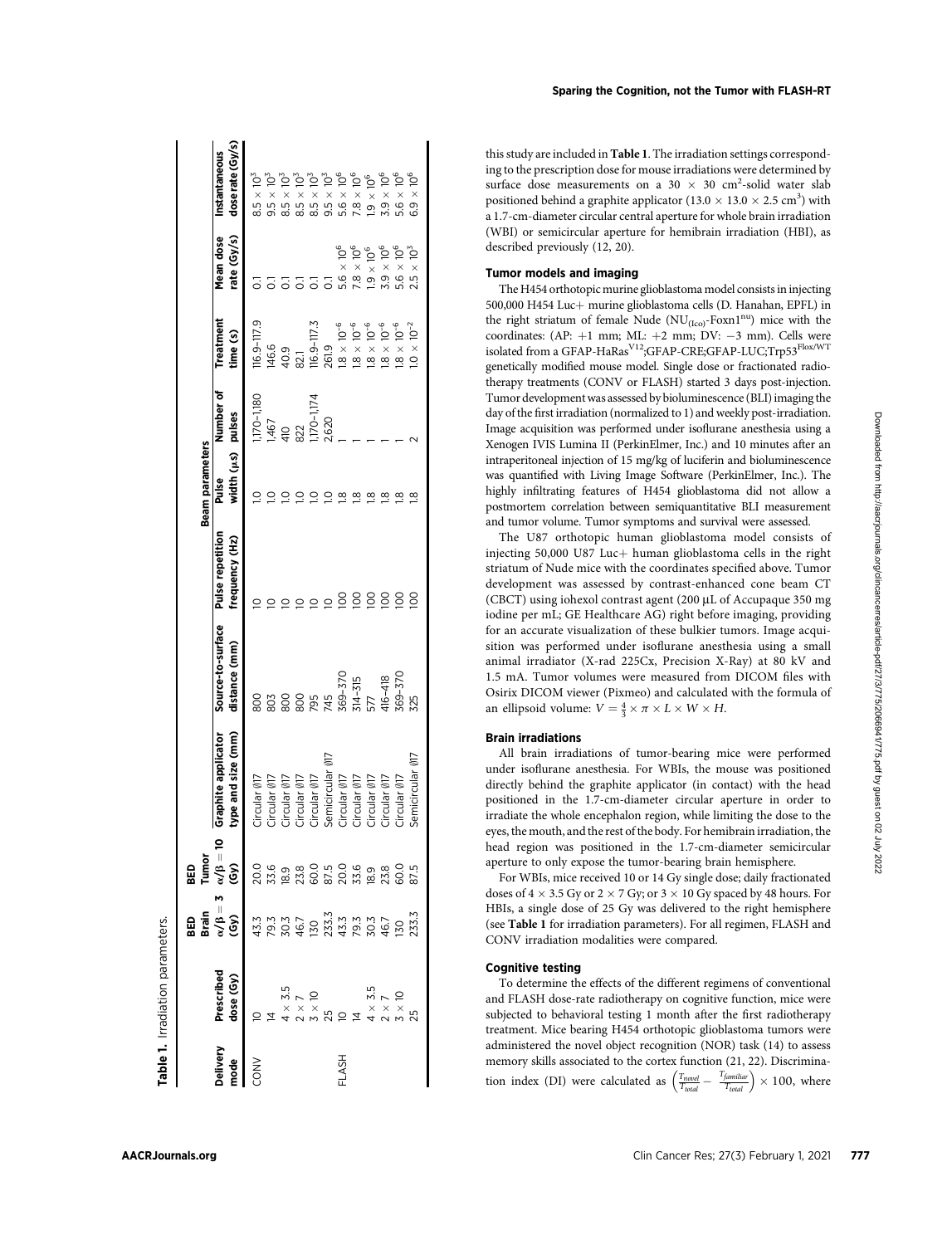$T_{novel}$  is the time spent exploring the novel object,  $T_{familiar}$  is the time spent exploring the familiar object, and  $T_{total}$  is the total time of exploration. Data analysis was conducted independently and blind and is presented as the average of all trials scored for each task. None of the treatment regimens resulted in observable skin toxicity or any other phenotypic differences that could have biased test scoring results.

#### Statistical analyses

Statistical analyses were carried out using GraphPad Prism (v8) software. P values were derived from the Mann–Whitney U test or log-rank test for survival studies. Results were expressed as mean values  $\pm$  SD or mean values  $\pm$  SEM, and all analyses considered a value of  $P \le 0.05$  to be statistically significant.

## Results

As the number of groups investigating FLASH-RT steadily rise, the importance of carefully defining the critical beam parameters and other relevant conditions used to characterize the FLASH effect becomes increasingly important. In prior reports, these topics were discussed along with additional parameters such as instantaneous dose rate, duration of exposure and pulse repetition (among others), that now formally define the FLASH effect (15, 23). Here we have provided an updated version of the temporal dosimetry characteristics reported previously (15), that plot the duration of exposure versus the pulse dose rate from publications claiming to have produced—or not, the FLASH effect (Fig. 1). Importantly, we have collated and analyzed these data in detail to derive the optimized irradiation schedules selected for this study, and to help advance the field of FLASH-RT, we have provided a full characterization of all relevant FLASH beam parameters (Table 1). Dose-rate de-escalation studies using electrons have been conducted in the past (24) and more recently (12) and have identified a threshold of time of exposure and intrapulse dose rates that do not elicit the FLASH effect (colored cross Fig. 1).

Given the importance of carefully defining our beam parameters, the main focus of this study was not only to substantiate prior findings of normal tissue sparing in the FLASH irradiated brain but, to conclusively demonstrate that this new innovative irradiation modality was equally capable at controlling tumor growth compared with standard dose rate modalities. Second, and as alluded to above, we selected hypofractionated irradiation protocols to substantiate that both single and multifraction schedules were able to maintain the efficacy of tumor treatments while minimizing normal tissue toxicities.

To accomplish these objectives, we first used glioblastoma-bearing mice to investigate the antitumor efficacy of single doses of irradiation delivered with FLASH or CONV-RT. Nude mice implanted with H454 murine glioblastoma cells were given WBI using a single dose of 10 Gy, similarly to previously published normal tissue studies (12, 14), or 14 Gy with FLASH or CONV-RT, and tumor growth was quantified between nonirradiated controls and the irradiated groups as measured by bioluminescence over 4 weeks postirradiation. With 10 Gy, and for all time points, both conventional dose-rate irradiation (mean change in relative bioluminescence of 59.7 vs. 2436.0,  $P < 0.01$  at 3-week time point) and FLASH-RT (mean fold change of 130.7 vs. 2436.0, P < 0.0001 at 3-week time point) showed a lower tumor burden compared with controls, whereas no difference in antitumor effects was observed between FLASH and conventional dose-rate irradiations ( $P = 0.90$ ) at 3-week time point; Fig. 2A). Increasing the dose to 14 Gy singledose WBI enhanced tumor growth delay with the two radiotherapy modalities (mean fold change of 12.7 for 14 Gy CONV and 9.4 for 14 Gy FLASH vs. 1625 controls;  $P < 0.001$  at 3-week time point), but without reaching tumor control (Fig. 2B). Furthermore, CONV-RT and FLASH-RT resulted in comparable survival rates (Fig. 2D and E), but limited efficacy.

Simultaneously, neurocognitive consequences of irradiation were investigated using the same animals with a NOR task. To avoid the potentially confounding impact of tumor progression on neurologic function, assessment of cortex-dependent recognition memory by NOR was evaluated at 4 weeks posttumor initiation, when cognition was not affected by the tumor per se. Nontreated animals show no drop in DI (39.3  $\pm$  6.0, mean DI  $\pm$  SEM,  $n = 14$ ) depicting an absence of tumor-induced cognitive impairment (Fig. 2G and H). However, a drastic and significant drop in the DI was observed for the conventional dose-rate 10 Gy irradiated group compared with controls  $(18.0 \pm 5.1 \text{ vs. } 39.3 \pm 6.0; P = 0.021)$ . Remarkably, tumor-bearing animals subjected to FLASH-RT exhibited no such decrements and were statistically similar to controls (39.9  $\pm$  3.6 vs. 39.3  $\pm$  6.0; P = 0.86; Fig. 2G). Nevertheless after 14 Gy WBI, both CONV and FLASH irradiated groups showed a significant decrease in the DI (17.2  $\pm$  5.3 vs. 50.4  $\pm$  7.1 and 20.4  $\pm$  8.3 vs. 50.4  $\pm$  7.1; P < 0.01 and P = 0.04, respectively; Fig. 2H). While the underlying causes responsible for such a sharp dose-response curve require further investigation, our recent results in tumor-free animals indicates that the vascular (25) and glial (26) pathologic responses to irradiation are probably right shifted (i.e., toward higher doses) at ultra-high dose rates.

Altogether, these data show that a single dose of 10 Gy FLASH-RT is as efficient as CONV-RT to delay the growth of orthotopic glioblastoma but preserves mice cognitive skills. Nevertheless, dose escalation to 14 Gy FLASH, even if more efficacious against tumor, cannot be delivered without impairing the mice cognitive function and is not sufficient to reach tumor control. Therefore, we investigated the effect of 14 Gy delivered in 2 fractions of 7 Gy, 24 hours apart (Fig. 2C). Whereas  $2 \times 7$  Gy antitumor efficacy was similar to a single dose of 14 Gy, ( $P = 0.64$  for CONV and  $P = 0.22$  for FLASH), neurocognitive testing showed a significant decrease in DI for animals treated with 2  $\times$ 7 Gy CONV as compared with the controls (11.7  $\pm$  7.1 vs. 33.5  $\pm$  4.3;  $P = 0.01$ ), whereas FLASH irradiated animals depicted excellent performance 4 weeks posttreatment (49.4  $\pm$  8.5 vs. 11.7;  $P$  < 0.01; Fig. 2I). No significant increase in survival was induced by this treatment regimen (Fig. 3F).

Next, to get closer to a dose per fraction used in clinics, we studied the effect of a  $4 \times 3.5$  Gy daily fractionated regimen on H454 gliomabearing animals (Fig. 3A, C and E). For all time points, both conventional dose-rate irradiation and FLASH-RT showed a similar but limited growth tumor delay (mean change of 95.1 and 89.8;  $P \leq$ 0.001 vs. control at 3-week time point), without any improvement of overall and survival (Fig. 3A and C). No cognitive impairment was observed with this protocol (Fig. 3E). Animals irradiated with CONV-RT or FLASH-RT showed equivalent performance as the nonirradiated animals on this task (22.1  $\pm$  4.5 and 19.3  $\pm$  8.4 vs. 33.5  $\pm$  4.3;  $P = 0.193$  and  $P = 0.12$ ), showing no radiation-induced cognitive alteration. Thus, at low dose per fraction, there is no particular benefit of FLASH-RT over conventional dose rate, despite the fact that that the antitumor effect of FLASH-RT is maintained.

As none of the previous treatment regimens reached complete tumor control, nor improvement of overall survival, we investigated the effect of hypofractionated regimen of FLASH-RT on both H454 gliomas and normal tissue. Animals were exposed to  $3 \times 10$  Gy spaced by 48 hours fractionated CONV-RT or FLASH-RT, corresponding to a biologically effective dose (BED) of 60 Gy (using an  $\alpha/\beta$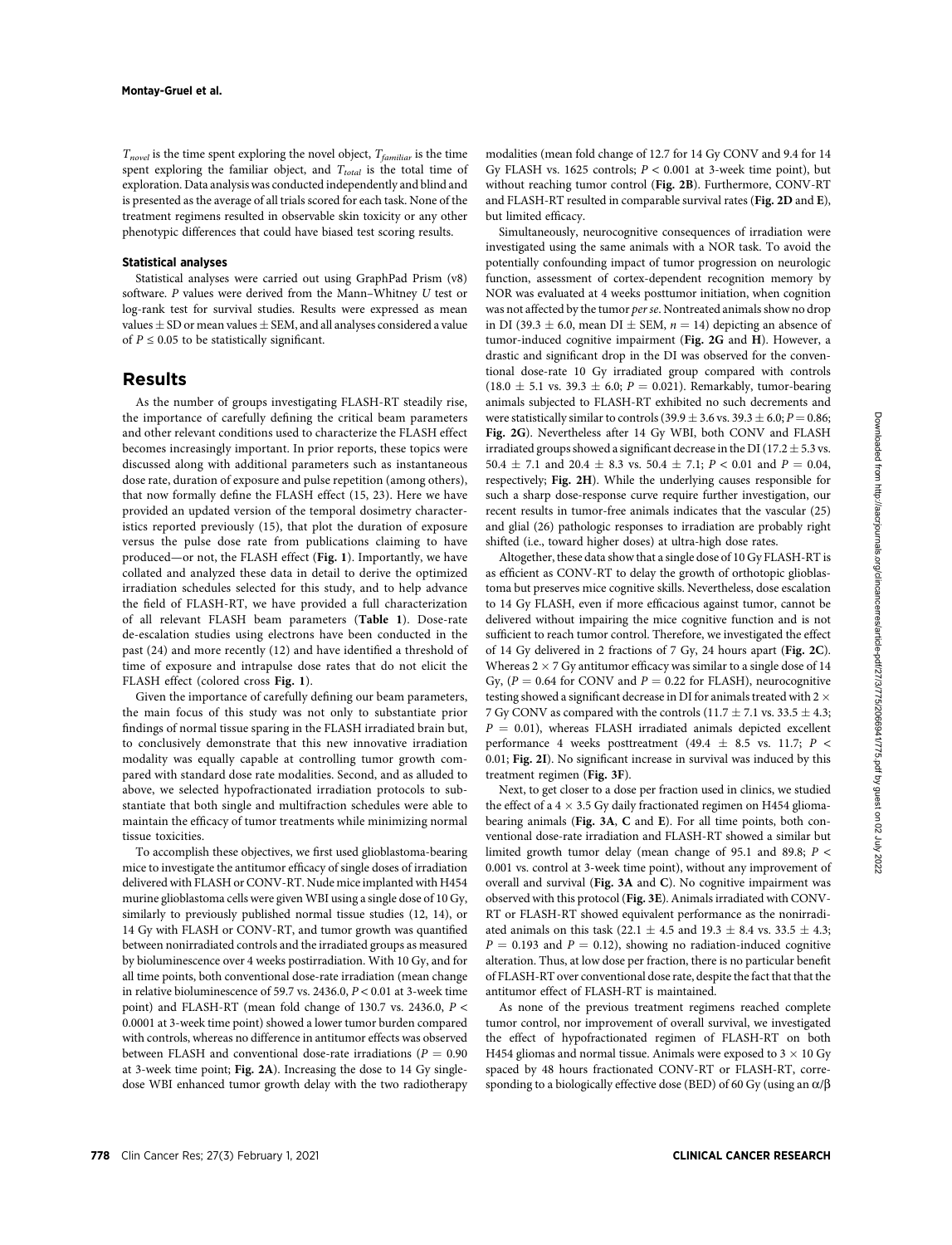

#### Figure 2.

Tumor growth delay of H454 orthotopic glioblastoma implanted in the striatum of female Nude mice measured by bioluminescence (A–C) treated with 0, 10 Gy (BED = 20 Gy), 14 Gy (BED = 33.6 Gy) single dose or 2  $\times$  7 Gy (BED = 23.8 Gy) daily fractionated WBI delivered with FLASH or CONV-RT. Mean change in relative bioluminescence  $\pm$  SEM, N = 10-12 animals per group. P values were derived from the Mann-Whitney U test: \*\*, P < 0.01; \*\*\*, P < 0.001 compared FLASH versus CONV group; ns, not significant.  $\alpha/\beta$  ratio of 10 for BED calculation on the tumor. Survival curves of glioblastoma-bearing mice treated with 0, 10, or 14 Gy single dose or  $2 \times 7$  Gy daily fractionated WBI with FLASH or CONV-RT (D–F).  $N = 10$ –12 animals per group. P values were derived from the log-rank test; compared FLASH versus CONV group. ns, not significant. Memory skills of glioblastoma-bearing mice treated with 0, 10 Gy (BED = 43.3 Gy), 14 Gy (BED = 79.3 Gy) single dose or 2  $\times$  7 Gy (BED = 46.7 Gy) daily fractionated WBI delivered with FLASH or CONV-RT, evaluated by NOR test 4 weeks postimplantation (G-I). Mean DI  $\pm$  SEM, N = 10-14 animals per group. P values were derived from the Mann-Whitney Utest: \*, P < 0.05; \*\*, P < 0.01 compared Control and FLASH versus CONV group. ns, not significant.  $\alpha$ / $\beta$  ratio of 3 for BED calculation on the normal brain tissue.

of 10 for the tumor), a value close to the BED used in clinical care (BED of 72 Gy at 30  $\times$  2 Gy; Fig. 3B, D and F). At 4-weeks after treatment, animals show significant tumor growth delay, demonstrating the efficacy of this regimen (mean change of 2.2 for CONV-RT and 2.1 for FLASH-RT vs. 1946.2 for controls,  $P < 0.0001$ ). Once again, no difference in efficacy was observed between CONV and FLASH-RT  $(P = 0.965)$  using the murine glioblastoma cell line H454 (Fig. 3B) and confirmed using the human glioblastoma cell line U87 followed-up by CBCT imaging (Supplementary Fig. S1). Moreover, using H454, a significant increase in overall and median survival was observed after both treatments, with animals living up to 90 days post-treatment (Fig. 3D) while no relapse was observed in FLASH treated U87 animals over a period of 7 weeks (Supplementary Fig. S1A). Animals treated with  $3 \times 10$  Gy FLASH-RT showed no cognition deficits compared with the control animals (46.9  $\pm$  4.9 vs. 47.2  $\pm$  5.4; P > 0.999), whereas CONV-RT induced a significant drop in the recognition memory skills  $(26.6 \pm 5.3 \text{ vs. } 47.2 \pm 5.4; P = 0.02; \text{ Fig. 3F}).$  These results show the possibility to increase the dose per fraction delivered with FLASH-RT to further increase the tumor growth delay without compromising the neurocognition of irradiated animals, whereas CONV-RT drastically affects neurocognitive functions.

Finally, to mimic a conformal treatment, reach a complete tumor control and increase the overall survival of treated animals, we increased the dose delivered to the tumor site by irradiating only the tumor-bearing hemisphere, both improving the tumor targeting and normal tissue sparing. With this configuration, animals were exposed to 25 Gy HBI delivered with CONV or FLASH-RT (Fig. 4). Both CONV-RT and FLASH-RT showed a similar and significant improvement in tumor control compared with the nonirradiated animals, with a steady tumor burden up to 7 weeks postirradiation (2.3 and 2.7 mean change, respectively, vs. 1293 for controls,  $P < 0.0001$ ; Fig. 4A). This improvement in tumor growth delay was coherent with an increase in overall and median survival in both treated groups, with animals free of tumors living up to 220 days post-irradiation (Fig. 4B). Nevertheless, with this irradiation configuration, both CONV or FLASH-RT groups showed comparable neurocognitive functions when compared with the nonirradiated animals (24.0  $\pm$  8.9 and 21.1  $\pm$  11.3, respectively, vs.  $23.5 \pm 11.6$ ;  $P > 0.70$ ), with large intragroup variations (Fig. 4C).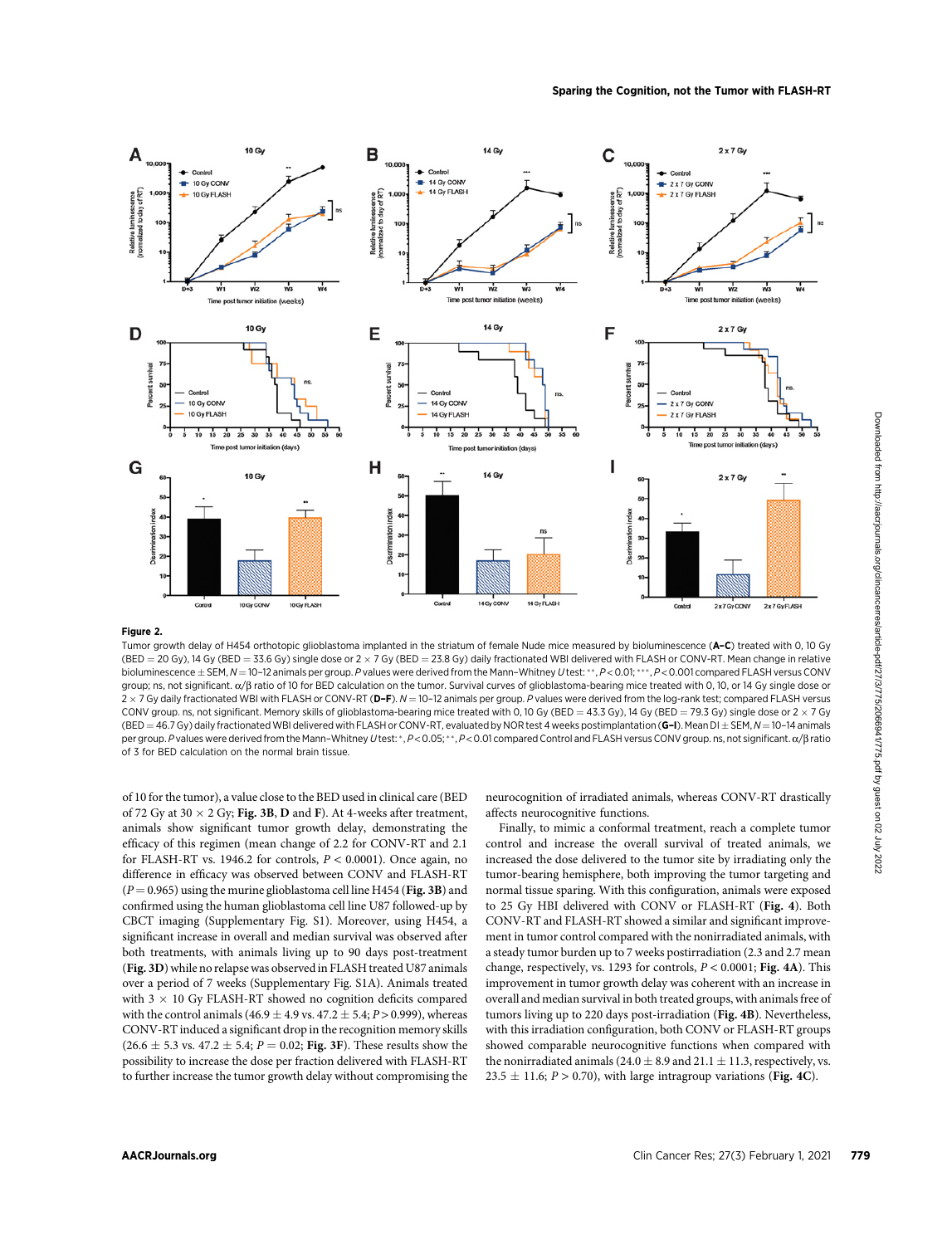Montay-Gruel et al.



## Figure 3.

Tumor growth delay of H454 orthotopic glioblastoma implanted in the striatum of female Nude mice treated with 0, 4  $\times$  3.5 Gy (BED = 18.9 Gy) daily fractionated WBI; or 3  $\times$  10 Gy (BED = 60 Gy) spaced by 48 hours WBI delivered with FLASH or CONV-RT (A and B). Mean change in relative bioluminescence  $\pm$  SEM, N = 9-13 animals per group. P values were derived from the Mann-Whitney U test: \*\*, P < 0.01; \*\*\*, P < 0.001; \*\*\*\*, P < 0.0001 compared FLASH versus CONV group; ns, not significant.  $\alpha$ / $\beta$  ratio of 10 for BED calculation on the tumor. Survival curves of glioblastoma-bearing mice treated with 0, 4  $\times$  3.5 daily fractionated WBI; or 3  $\times$  10 Gy spaced by 48 hours WBI delivered with FLASH or CONV-RT (C and D).  $N = 9$ -13 animals per group. P values were derived from the log-rank test. \*\*\*, P < 0.001;  $*, P < 0.0001$  versus control group; ns: not significant. Memory skills of glioblastoma-bearing mice treated with 0 Gy, 4  $\times$  3.5 Gy (BED = 30.3 Gy) daily fractionated WBI; or 3 x 10 Gy (BED = 130 Gy) spaced by 48 hours WBI delivered with FLASH-RT or CONV-RT, evaluated by NOR test 4 weeks postimplantation (E and F). Mean DI  $\pm$  SEM, N = 8-12 animals per group. P values were derived from the Mann-Whitney U test: \*, P < 0.05; \*\*, P < 0.01 compared with the CONV group. ns, not significant.  $\alpha/\beta$  ratio of 3 for BED calculation on the normal brain tissue.

## Discussion

The present results show in a single-murine glioblastoma model that FLASH-RT delivered with LEE with an instantaneous dose rate above 1.8  $\times$  10<sup>6</sup> Gy/s is able to spare the normal brain from radiation-induced toxicities without compromising tumor cure. Despite technical limitations, including limited study time points due to tumor aggressiveness and immunocompromised mouse models, data also establish an initial framework for future clinical applications and highlights the fact that hypofractionated protocols will likely provide the best option for maximizing the FLASH effect. These results also provide some baseline physics parameters for the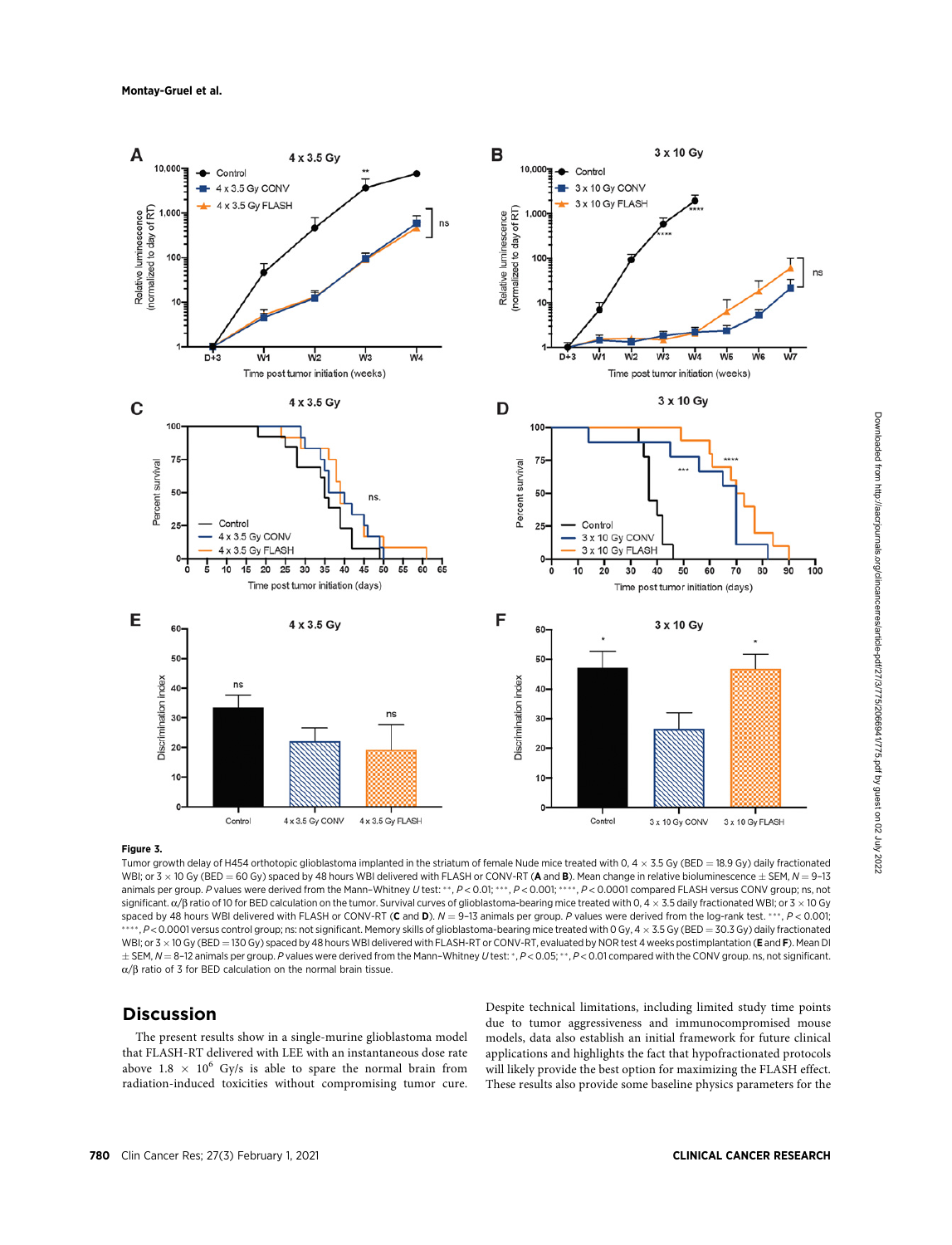

#### Figure 4.

Tumor growth delay of H454 orthotopic glioblastoma implanted in the striatum of female Nude mice measured by bioluminescence (A) treated with 25 Gy (BED = 233 Gy) single-dose HBI delivered with FLASH-RT or CONV-RT. Mean change in relative bioluminescence  $\pm$  SEM,  $N = 9$ -10 animals per group. P values were derived from the Mann–Whitney U test: \*\*\*\*, P < 0.0001; ns, not significant.  $\alpha/\beta$  ratio of 10 for BED calculation on the tumor. Survival curves of H454 glioblastoma-bearing mice (B) treated with 25 Gy single-dose HBI delivered with FLASH or CONV-RT.  $N = 10$  animals per group. P values were derived from log-rank test: \*\*\*, P < 0.01; \*, P<0.0001 compared with the control group. ns, not significant. Memory skills of glioblastoma-bearing mice treated with 25 Gy (BED = 87.5 Gy) single-dose HBI delivered with FLASH or CONV-RT, evaluated by NOR test 4 weeks postimplantation (C). Mean  $\pm$  SEM,  $N = 9$ -10 animals per group. P values were derived from the Mann–Whitney U test: ns, not significant,  $\alpha$ /B ratio of 3 for BED calculation on the normal brain tissue.

further exploration of normal tissue and tumor responses to FLASH irradiation. Moving forward, it will be critical to carefully validate the conditions required to observe the "FLASH effect" especially given that many research groups have entered the FLASH field, using various types of beams including protons, photons, and very high-energy electrons.

The definition and characterization of the optimal dose rate(s) able to produce the FLASH effect is an active topic of research in our group. While we first quoted the mean dose rate and reported thresholds for neurocognitive sparing above 100 Gy/s (12), we have since realized that this was an oversimplification. It should also be emphasized that in many of our past studies a single pulse was used, therefore, the mean dose rate was equal to the instantaneous dose rate. To help resolve any unnecessary confusion concerning FLASH-RT, we have recently documented the parametric characterization of the FLASH effect (Fig. 1; Table 1). In addition to the mean dose rate, additional parameters important for the FLASH effect include instantaneous dose rate, total duration of exposure, repetition rate (frequency), pulse dose, number of pulses, pulse width, total dose, and exposed volume. This comprehensive definition of FLASH-RT is required for scientific rigor, accuracy and reproducibility of not only current but, forthcoming datasets. These parameters are highly important to more completely understand the physical, physicochemical and biological processes involved in the FLASH effect. Such a formal characterization should

also be viewed as flexible rather than fixed, as new findings and discoveries will undoubtedly evolve and reshape our current views of FLASH-RT. Nonetheless, based upon the impressive functional outcomes reported here and previously (11–14, 27–29), clinical applications should be rapidly and pragmatically implemented (30). In this light, it remains important to point out that standard radiotherapy approaches currently use in clinics (intensity-modulated radiotherapy, stereotactic ablative radiotherapy, proton therapy, etc.) remain incompletely understood, pointing to the need to move more potentially efficacious treatments forward despite a thorough understanding of mechanism of action.

For instance, in the context of adult and especially pediatric patients with brain tumor, novel strategies are desperately needed for improving the therapeutic index of radiotherapy where progressive and debilitating normal tissue toxicities can severely compromise quality of life (3, 4). Given this backdrop, brain tumors were logical targets for the assessment of fractionated FLASH-RT efficacy since previous demonstrations of the FLASH effect in the brain were primarily done with single large doses and volumes  $(cm<sup>3</sup>)$ . An orthotopic murine glioblastoma model was selected for its clinical relevance and feasibility to perform reliable and quantitative comparisons between the efficacy of FLASH-RT and CONV-RT. The best treatment regimen was subsequently implemented using a human orthotopic glioblastoma model and data confirmed that our findings could be extended to other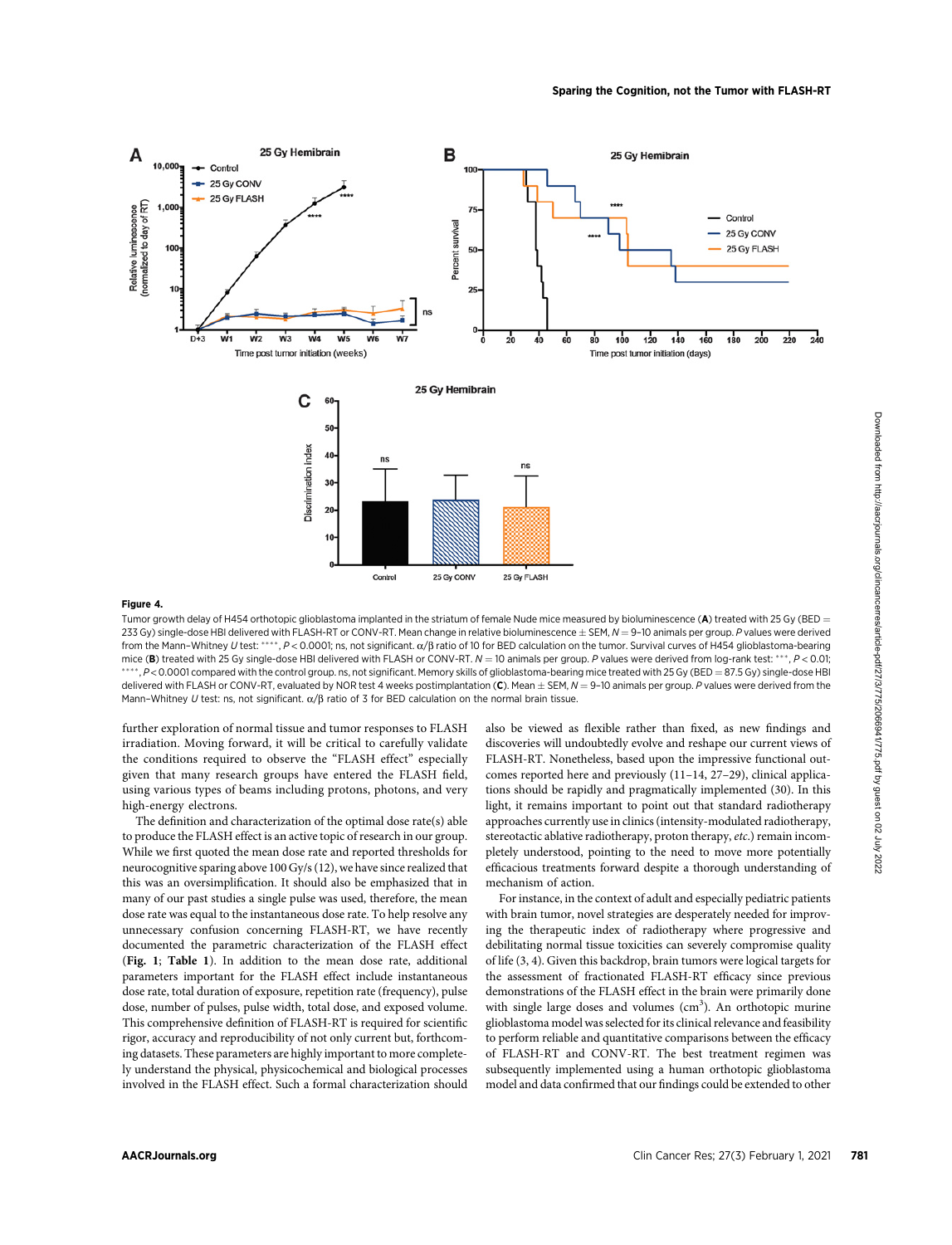

#### Figure 5.

Relative tumor growth delay of H454 orthotopic glioblastoma as a function of the BED delivered to the tumor with FLASH or CONV-RT, 3 weeks postirradiation (**A**). BED on the tumor was calculated with the following formula:  $nd \times (1 + \frac{d}{\alpha/\beta})$ , where n is the number of fractions, d is the dose per fraction, and the  $\alpha/\beta$  ratio is set to 10 (**B**).

tumors including humans. In all tested regimens, the antitumor efficacies of CONV-RT and FLASH-RT were equivalent and increased with the BEDs (Fig. 5A and B). In addition, HBI results showed the benefits of a pseudoconformal approach combined with FLASH-RT, where higher FLASH doses could be used on smaller irradiated volumes to achieve tumor control. These data support the future implementation of state-of-the-art imaging to further optimize the advent of bona-fide conformal FLASH-RT. At the normal tissue level, only FLASH irradiated animals showed a preservation of cognition after hypofractionated and single-dose radiation exposures. Importantly, although variation in neurocognitive capability was observed in nonirradiated animals, sparing was achieved in FLASH-treated tumorbearing animals after various treatment regimens including 10 Gy,  $2 \times 7$  Gy and  $3 \times 10$  Gy with respective BED of 43.3, 46.7, and 130 Gy (using an  $\alpha/\beta$  ratio of 3 for normal brain) pointing to the promise of achieving similar normal tissue sparing in the clinic (BED on the normal brain around 100 Gy) following various hypofractionated regimens. Interestingly, we showed that the use of FLASH-RT was particularly beneficial when the toxicity triggered by conventional dose rate irradiation was substantial, highlighting the possibility to deliver larger doses per fraction with FLASH-RT.

To our knowledge, these findings are the first demonstration in an orthotopic tumor-bearing mouse model of an intervention capable of improving short-term neurocognitive outcome without compromising the radiation response of the tumor. In the presence of an aggressively growing tumor, neurocognitive testing is typically confounded, which highlights the need to conduct testing at relatively early times following irradiation, as opposed to tumor-free animals that can be evaluated at later postirradiation intervals. Nonetheless, our success at controlling both tumor growth and adverse cognitive outcomes highlights the potential promise of safely increasing the total dose for tumor cure, through ultra-high dose rate FLASH-RT. Because normal tissue tolerances currently limit the dose delivered to the tumor bed, the capability of FLASH to avoid typical normal tissue complications provides an exciting clinical prospect that promises to stimulate further investigation in all disciplines of radiation oncology. Interestingly, the decreased production of ROS that we have previously described as one possible mechanism for normal brain protection (14) does not appear to impair tumor response, suggesting that additional tumor-specific mechanisms are involved.

The tumor cell line (H454) chosen in this study was isolated from the FVBN mouse strain that exhibits many behavioral abnormalities, rendering them nonsuitable for NOR testing. Therefore, we implanted the H454 cells in immunocompromised mice, which prohibits the investigation of immune cell contributions. Nevertheless, differences between tumor, normal cell metabolism and the microenvironment might provide some explanation for the FLASH effect. A recent report investigating FLASH and conventional dose rate irradiation has indicated the importance of oxygen tension in clonogenic survival assays (31), corroborating several past results (14, 32). Increased oxygen tension afforded by carbogen breathing was also found to negate the neurocognitive benefits of FLASH, again suggesting a role for oxygen and ROS in the FLASH effect (14). Moreover, tumorrelated hypoxia in the context of treatment resistance remains to be investigated after CONV and FLASH-RT. Differences in redox metabolism between normal and tumor cells have also been proposed to account for some of the differential responses and have recently been proposed to model the FLASH effect (33). The capacities of normal cells to more efficiently regulate redox stress, including hydroperoxides and labile Fe, along with a decreased production of ROS could explain the differential effect observed between the tumor and normal tissue after FLASH-RT. While details remain to be validated by experimentation, multiple mechanisms are likely to operate simultaneously to elicit the FLASH effect and we among other labs are actively seeking to identify the best parameters to reproducibly and reliably optimize FLASH-RT.

In summary, while further in-depth experimentation is clearly needed to fully characterize the physical, physicochemical, and biological mechanisms of FLASH-RT, cautious implementation of this promising new cancer treatment seems increasingly plausible as the necessary technology becomes available.

## Authors' Disclosures

P. Gonçalves Jorge reports grants from IRA during the conduct of the study. K. Petersson reports grants from FNS, FNS/ANR, ISREC Foundation, and MESR during the conduct of the study. M.-C. Vozenin reports grants from SNF, ISREC, and NIH during the conduct of the study. No disclosures were reported by the other authors.

#### Authors' Contributions

P. Montay-Gruel: Conceptualization, data curation, formal analysis, investigation, writing-original draft, writing-review and editing. M.M. Acharya: Conceptualization, data curation, investigation, writing-original draft, writing-review and editing. P. Goncalves Jorge: Data curation, investigation. B. Petit: Data curation, investigation. I.G. Petridis: Data curation, investigation. P. Fuchs: Data curation, investigation. R. Leavitt: Data curation, investigation. K. Petersson: Data curation, investigation. M. Gondré: Data curation, investigation. J. Ollivier: Data curation, investigation. R. Moeckli: Supervision. F. Bochud: Supervision. C. Bailat: Supervision. J. Bourhis: Supervision, funding acquisition. J.-F. Germond: Formal analysis, supervision, validation. C.L. Limoli: Conceptualization, formal analysis, supervision, funding acquisition, validation, writing-original draft, writing-review and editing. M.-C. Vozenin: Conceptualization, resources, formal analysis, supervision, funding acquisition, validation, writing-original draft, project administration, writing-review and editing.

### Acknowledgments

The study was supported by a Synergia grant from the FNS CRS II5\_186369 (to M.-C. Vozenin and F. Bochud), a grant from lead agency grant FNS/ANR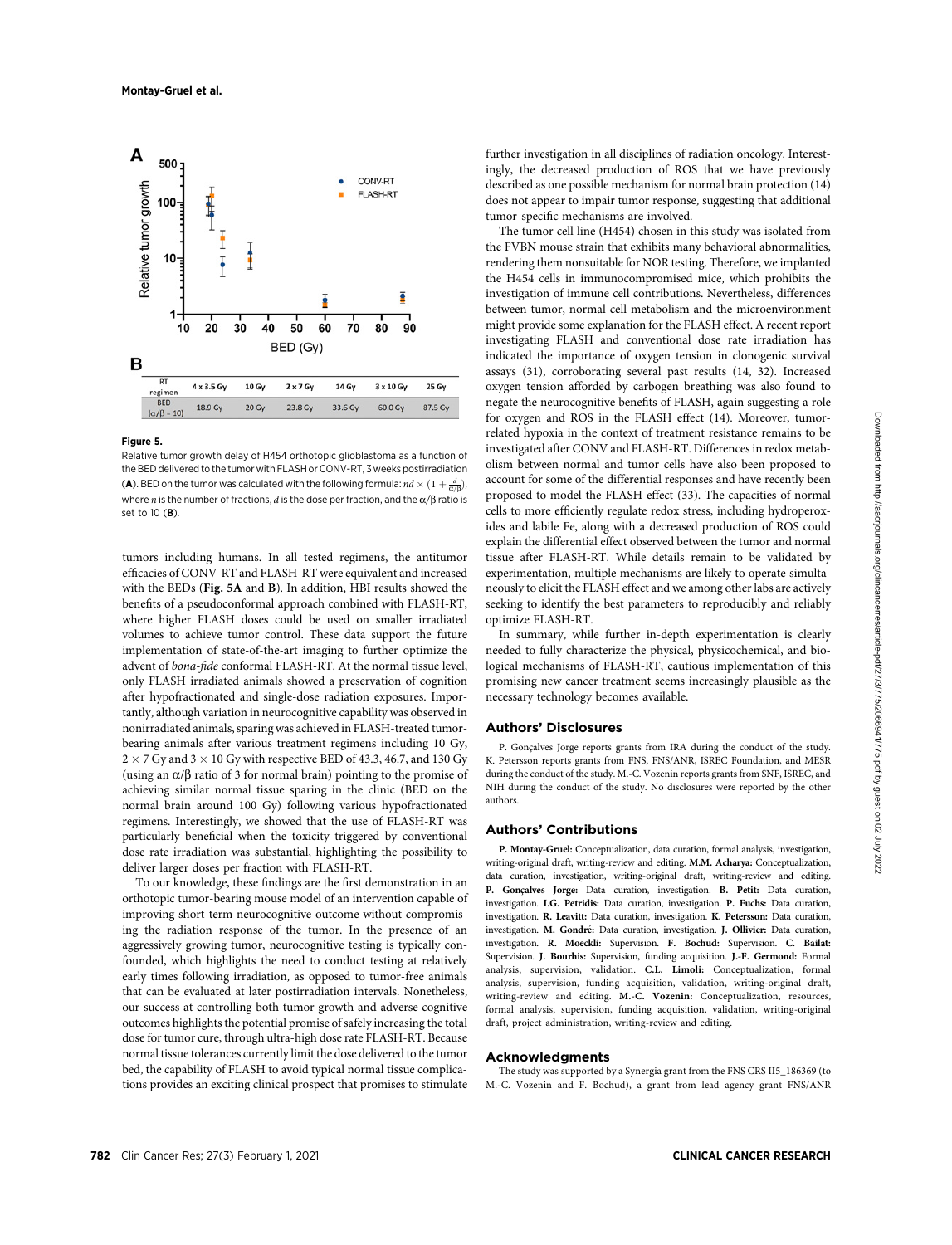CR32I3L\_156924 (to M.-C. Vozenin and C. Bailat), ISREC Foundation thank to Biltema donation (to J. Bourhis and M.-C. Vozenin) and by NIH program project grant PO1CA244091 (to M.-C. Vozenin and C.L. Limoli), NINDS grant NS089575 (to C.L. Limoli), KL2 award KL2TR001416 (M.M. Acharya). P. Montay-Gruel was supported by Ecole Normale Supérieure de Cachan fellowship (MESR), FNS N°31003A\_156892 and ISREC Foundation thank to Biltema donation, K. Petersson by FNS/ANR CR32I3L\_156924 and ISREC Foundation thank to Biltema donation; P. Goncalves Jorge by ISREC Foundation thank to Biltema donation; I.G. Petridis and R. Leavitt by Synergia grant from the FNS CRS II5\_186369.

#### References

- 1. Delaney G, Jacob S, Featherstone C, Barton M. The role of radiotherapy in cancer treatment: estimating optimal utilization from a review of evidence-based clinical guidelines. Cancer 2005;104:1129–37.
- 2. Rosenblatt E, Izewska J, Anacak Y, Pynda Y, Scalliet P, Boniol M, et al. Radiotherapy capacity in European countries: an analysis of the Directory of Radiotherapy Centres (DIRAC) database. Lancet Oncol 2013;14:e79–86.
- 3. Meyers CA, Hess KR, Yung WKA, Levin VA. Cognitive function as a predictor of survival in patients with recurrent malignant glioma. J Clin Oncol 2000;18: 646–50.
- 4. Butler JM, Rapp SR, Shaw EG. Managing the cognitive effects of brain tumor radiation therapy. Curr Treat Options Oncol 2006;7:517–23.
- 5. Wellisch DK, Kaleita TA, Freeman D, Cloughesy T, Goldman J. Predicting major depression in brain tumor patients. Psychooncology 2002;11:230–8.
- 6. Alms WC, Franti TG, Shelton DP. Improved soil mixing and delivery system for a storm runoff simulator. Appl Eng Agric 2011;27:579–86.
- 7. Caceres LG, Cid MP, Uran SL, Zorrilla Zubilete MA, Salvatierra NA, Guelman LR. Pharmacological alterations that could underlie radiation-induced changes in associative memory and anxiety. Pharmacol Biochem Behav 2013;111:37–43.
- 8. Bentzen SM. Preventing or reducing late side effects of radiation therapy: radiobiology meets molecular pathology. Nat Rev Cancer 2006;6:702–13.
- 9. Begg AC, Stewart FA, Vens C. Strategies to improve radiotherapy with targeted drugs. Nat Rev Cancer 2011;11:239–53.
- 10. Yarnold J, Vozenin Brotons MC. Pathogenetic mechanisms in radiation fibrosis. Radiother Oncol 2010;97:149–61.
- 11. Favaudon V, Caplier L, Monceau V, Pouzoulet F, Sayarath M, Fouillade C, et al. Ultrahigh dose-rate FLASH irradiation increases the differential response between normal and tumor tissue in mice. Sci Transl Med 2014;6:245ra93.
- 12. Montay-Gruel P, Petersson K, Jaccard M, Boivin G, Germond JF, Petit B, et al. Irradiation in a flash: unique sparing of memory in mice after whole brain irradiation with dose rates above 100 Gy/s. Radiother Oncol 2017;124: 365–9.
- 13. Vozenin M-C, De Fornel P, Petersson K, Favaudon V, Jaccard M, Germond J-F, et al. The advantage of Flash radiotherapy confirmed in mini-pig and cat-cancer patients. Clin Cancer Res 2019;25:35–42.
- 14. Montay-Gruel P, Acharya MM, Petersson K, Alikhani L, Yakkala C, Allen BD, et al. Long-term neurocognitive benefits of FLASH radiotherapy driven by reduced reactive oxygen species. Proc Natl Acad Sci U S A 2019;166:10943–51.
- 15. Bourhis J, Montay-Gruel P, Gonçalves Jorge P, Bailat C, Petit B, Ollivier J, et al. Clinical translation of FLASH radiotherapy: why and how? Radiother Oncol 2019;139:11–7.
- 16. Shchors K, Massaras A, Hanahan D. Dual targeting of the autophagic regulatory circuitry in gliomas with repurposed drugs elicits cell-lethal autophagy and therapeutic benefit. Cancer Cell 2015;28:456–71.
- 17. Jaccard M, Durán MT, Petersson K, Germond JF, Liger P, Vozenin MC, et al. High dose-per-pulse electron beam dosimetry: commissioning of the Oriatron eRT6 prototype linear accelerator for preclinical use: commissioning. Med Phys 2018;45:863–74.
- 18. Jaccard M, Petersson K, Buchillier T, Germond JF, Durán MT, Vozenin MC, et al. High dose-per-pulse electron beam dosimetry: usability and dose-rate independence of EBT3 Gafchromic films: usability. Med Phys 2017;44:725–35.
- 19. Petersson K, Jaccard M, Germond JF, Buchillier T, Bochud F, Bourhis J, et al. High dose-per-pulse electron beam dosimetry -A model to correct for the ion recombination in the advanced markus ionization chamber. Med Phys 2017;44: 1157–67.
- 20. Jorge PG, Jaccard M, Petersson K, Gondré M, Durán MT, Desorgher L, et al. Dosimetric and preparation procedures for irradiating biological models with pulsed electron beam at ultra-high dose-rate. Radiother Oncol 2019;139:34–9.

We would like to thank K. Shchors and D. Hanahan for the H454 orthotopic murine glioblastoma model, and the animal facilities of Epalinges for husbandry.

The costs of publication of this article were defrayed in part by the payment of page charges. This article must therefore be hereby marked advertisement in accordance with 18 U.S.C. Section 1734 solely to indicate this fact.

Received March 18, 2020; revised September 3, 2020; accepted October 12, 2020; published first October 15, 2020.

- 21. Barker GRI, Warburton EC. When is the hippocampus involved in recognition memory? J Neurosci 2011;31:10721–31.
- 22. Barker GRI, Bird F, Alexander V, Warburton EC. Recognition memory for objects, place, and temporal order: a disconnection analysis of the role of the medial prefrontal cortex and perirhinal cortex. J Neurosci 2007;27: 2948–57.
- 23. Wilson JD, Hammond EM, Higgins GS, Petersson K. Ultra-high dose rate (FLASH) radiotherapy: silver bullet or fool's gold. Front Oncol 2020;9:1563.
- 24. Hendry JH, Moore JV, Hodgson BW, Keene JP. The constant low oxygen concentration in all the target cells for mouse tail radionecrosis. Radiat Res 1982; 92:172–81.
- 25. Allen BD, Acharya MM, Montay-Gruel P, Jorge Goncalves P, Bailat C, Petit B, et al. Maintenance of tight junction integrity in the absence of vascular dilation in the brain of mice exposed to ultra-high-dose-rate FLASH irradiation. Radiat Res 2020.
- 26. Montay-Gruel P, Markarian M, Allen BD, Baddour JD, Giedzinski E, Jorge Goncalves P, et al. Ultra-high-dose-rate FLASH irradiation limits reactive gliosis in the brain. Radiat Res 2020.
- 27. Montay-Gruel P, Bouchet A, Jaccard M, Patin D, Serduc R, Aim W, et al. X-rays can trigger the FLASH effect: ultra-high dose-rate synchrotron light source prevents normal brain injury after whole brain irradiation in mice. Radiother Oncol 2018;129:582–8.
- 28. Simmons DA, Lartey FM, Schüler E, Rafat M, King G, Kim A, et al. Reduced cognitive deficits after FLASH irradiation of whole mouse brain are associated with less hippocampal dendritic spine loss and neuroinflammation. Radiother Oncol 2019;139:4–10.
- 29. Bourhis J, Sozzi WJ, Jorge PG, Gaide O, Bailat C, Duclos F, et al. Treatment of a first patient with FLASH-radiotherapy. Radiother Oncol 2019;139:18–22.
- 30. Harrington KJ. Ultrahigh dose-rate radiotherapy: next steps for FLASH-RT. Clin Cancer Res 2019;25:3–5.
- 31. Adrian G, Konradsson E, Lempart M, Bäck S, Ceberg C, Petersson K. The FLASH effect depends on oxygen concentration. Br J Radiol 2020;93: 20190702.
- 32. Vozenin MC, Hendry JH, Limoli CL. Biological benefits of ultra-high dose-rate FLASH radiotherapy: sleeping beauty awoken. Clin Oncol 2019;31:407–15.
- 33. Spitz DR, Buettner GR, Petronek MS, St-Aubin JJ, Flynn RT, Waldron TJ, et al. An integrated physico-chemical approach for explaining the differential impact of FLASH versus conventional dose rate irradiation on cancer and normal tissue responses. Radiother Oncol 2019;139:23–7.
- 34. Levy K, Natarajan S, Wang J, Chow S, Eggold J, Loo P, et al. FLASH irradiation enhances the therapeutic index of abdominal radiotherapy in mice. bioRxiv 2019.
- 35. Loo BW, Schuler E, Lartey FM, Rafat M, King GJ, Trovati S, et al. (P003) delivery of ultra-rapid flash radiation therapy and demonstration of normal tissue sparing after abdominal irradiation of mice. Int J Radiat Oncol 2017; 98:E16.
- 36. Schüler E, Trovati S, King G, Lartey F, Rafat M, Villegas M, et al. Experimental platform for ultra-high dose rate FLASH irradiation of small animals using a clinical linear accelerator. Int J Radiat Oncol Biol Phys 2017;97:195–203.
- 37. Diffenderfer ES, Verginadis II, Kim MM, Shoniyozov K, Velalopoulou A, Goia D, et al. Design, implementation and in vivo validation of a novel proton FLASH radiotherapy system. Int J Radiat Oncol Biol Phys 2020;106:440–8.
- 38. Epp ER, Weiss H, Djordjevic B, Santomasso A. The radiosensitivity of cultured mammalian cells exposed to single high intensity pulses of electrons in various concentrations of oxygen. Radiat Res 1972;52:324.
- 39. Town CD. Radiobiology. Effect of high dose rates on survival of mammalian cells. Nature 1967;215:847–8.